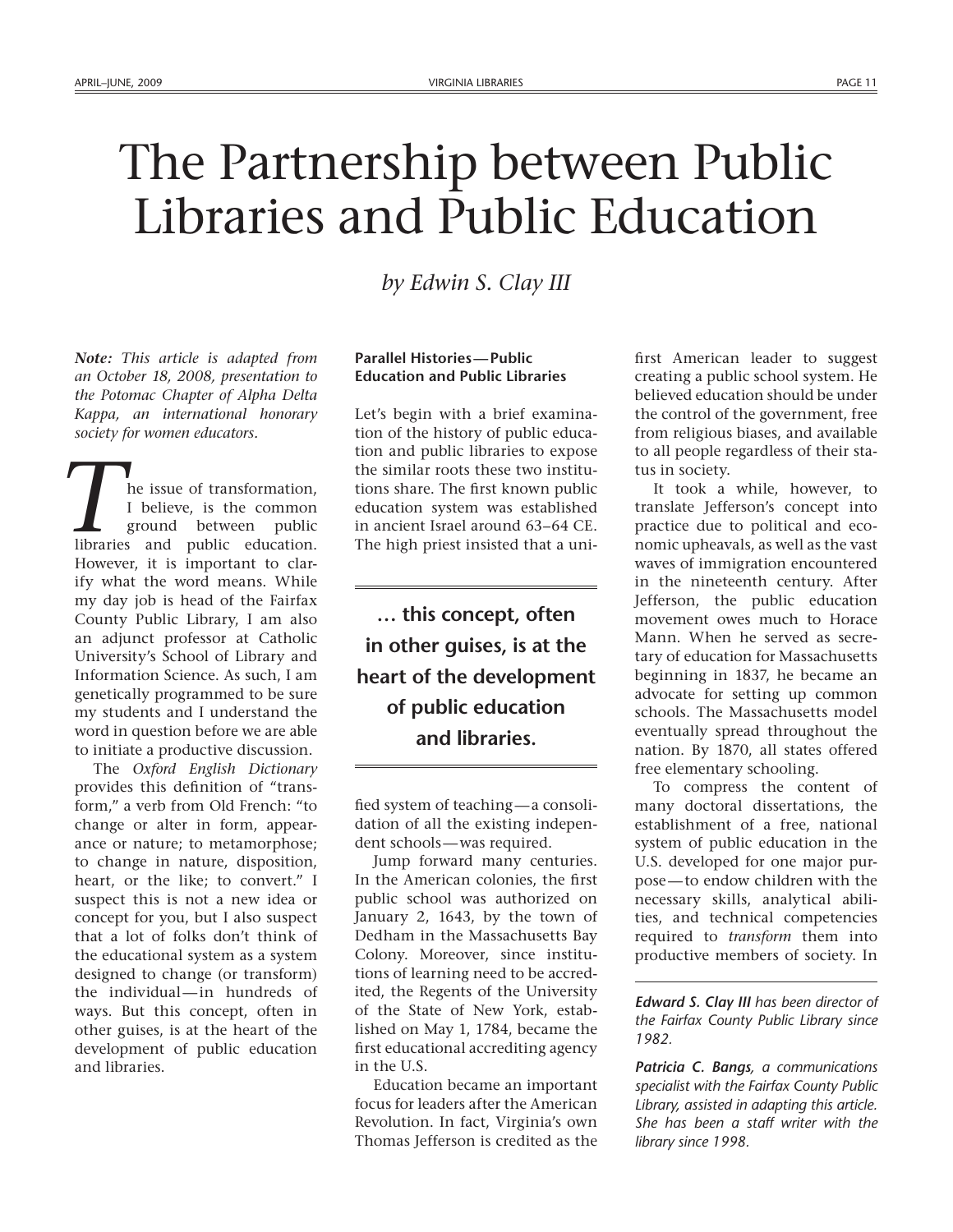other words, the rationale—the *raison d'être***—**of the public school system is to provide the environment and the grounding to support and encourage a child in the discovery of self.

Paralleling the history and development of public education is the creation of the public library. As we in the information profession know, the collection of written knowledge in some sort of repository has existed since the dawn of civilization. Among the earliest repositories were the 30,000 clay tablets found in ancient Mesopotamia dating back more than 5,000 years. Collections such as these—and the places where they resided—eventually became known as libraries.

In the U.S., public education and public libraries have a common benefactor—Thomas Jefferson. There's that name, again. After the British burned the Library of Congress's initial collection during the War of 1812, the institution bought Jefferson's personal library in 1815 to rebuild the lost collection. While Jefferson's sale was for personal reasons—he needed the money because he was on the verge of bankruptcy—his love of books and his early advocacy for libraries open to the public are well-known. All public librarians worth their salt are able to quote Jefferson, who wrote to John Adams in 1815, "I cannot live without books."

It was the concept of free public education championed by Jefferson, Mann, and others, as well as the literacy needs of waves of nineteenth-century immigrants, that fostered the spread of public libraries in the U.S. The first public library opened in Peterborough, New Hampshire, in 1833. Fifty years later, philanthropist Andrew Carnegie would begin his project to put public libraries in every community. By 1919, there were 1,700 "Carnegie" libraries scattered across the nation.

Why did the town of Peterborough believe public tax dollars should be spent on a library? Why did Carnegie value the spread of public libraries throughout the country? Again, I believe the answer is found in the concept of transformation. The city fathers of Peterborough and Carnegie valued the change that libraries fostered in their users. They viewed the library as an essential part of a city's total educational network. They saw how reading transformed an individual—how this transformation brought ever-increasing benefits to the community.

**They saw how reading transformed an individual—how this transformation brought ever-increasing benefits to the community.**

Certainly these common roots between public education and public libraries are evident in the history of the Fairfax County Public Library, which I direct. With a \$200 grant from the Board of Supervisors and several boxes of books from the Library of Virginia, FCPL came into existence. From the beginning the library was connected to the public school system. The initial library board consisted of three individuals—the county executive, the superintendent of schools, and a third person they jointly selected.

Today there are twelve members on the Fairfax County Library's Board of Trustees. While eleven are nominated by county supervisors and the City of Fairfax, one is nominated by the school board and appointed by the county. The current board member representing the schools is the coordinator of Fairfax County Public Schools media services.

Obviously, public schools and the public library are separate and distinct entities, but they share a common heritage, mandate, and concept of "public good."

#### **Partners in Transformation**

Earlier I indicated that public schools and public libraries were partners in education as they developed in the nineteenth century. I hope they still are today and certainly think they should be. But what does such a partnership mean? Again, here is a definition. A partnership is "the state or condition of being a partner; participation; joint interest." I might add that in a partnership the participants are equals. Each brings to the table an equal array of assets and resources.

One source of collaboration is a partnership between public and school libraries. In recent years there has been renewed interest in the importance of this partnership. The 1991 White House Conference on Libraries and Information Services emphasized the need for cooperative ventures. For example, current research demonstrates the strong connection between early literacy investments and the improved outcomes for young children. Researchers are showing that children who begin kindergarten with greater literacy skills are more likely to test well in reading and basic mathematics.

Public libraries are about education, but are not exclusively educational institutions. Here is how the Fairfax County Public Library states its vision: "The Fairfax County Public Library is the dynamic link connecting customers to local and global resources for lifelong learning and self-enrichment." We define our mission as follows: "The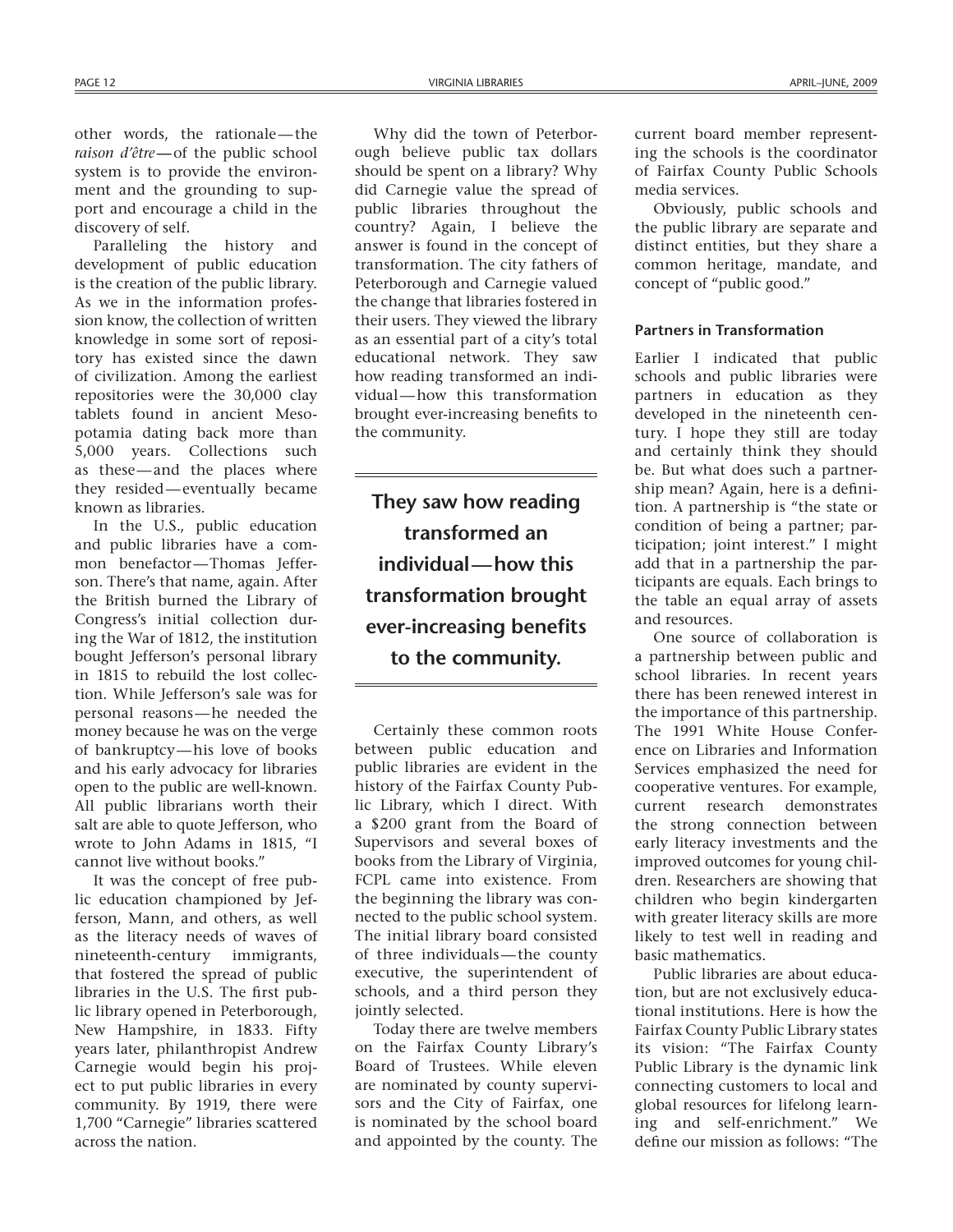mission of the Fairfax County Public Library is to enrich individual and community life by providing and encouraging the use of library resources and services to meet the evolving educational, recreational, and informational needs of the residents of Fairfax County and the City of Fairfax." I am sure many public library systems in Virginia have similar vision and/or mission statements.

### **Public Libraries: Educational Support Centers**

We, and other library systems, are about lifelong learning, as well as responding to the evolving educational needs of our customers. Such a broad educational role for the public library has always existed—even at the beginning of the public library movement. On a regular basis the American Library Association has issued position papers calling for an ever-expanding educational role for public libraries, based on the changing needs and trends in education and in the community.

Some of the basic public library approaches to partnering with school systems include:

- • Collaborating with agencies serving hard-to-reach youth, such as child-care agencies, by providing books and other materials and offering training for staff and volunteers. For example, my library system has a full-time early literacy outreach specialist on staff. She visits preschools, Head Start centers, classes for pregnant teens, and other community outlets to train teachers and parents in the principles of early literacy. At the same time, she explains the various resources the library offers to help children get ready to read.
- • Providing opportunities for youth to practice reading and improve communication skills through summer reading pro-

grams, storytimes, book discussion groups for younger readers, and contests.

- Creating intergenerational experiences using library resources that help youth and older adults better understand and value each other. The Fairfax library's extensive volunteer program brings volunteers of all ages together in such projects as Adopt-a-Shelf or landscaping.
- Providing safe, welcoming places for children and young adults outside of school hours. These are places they can gather with peers to enjoy library resources

**… we have specifically marketed to young adults by offering gaming nights in branches; creating a presence on MySpace, Flickr, and YouTube ….**

or be alone to pursue personal interests. Here in Fairfax, we have specifically marketed to young adults by offering gaming nights in branches; creating a presence on MySpace, Flickr, and YouTube; and creating podcasts and offering a virtual reference service that will respond to questions that are submitted as text messages. Our virtual reference service has seen an extensive growth in usage by both young boys and girls.

• Offering 24-7 service anywhere with library websites. Students don't need to come physically to a library to use its resources outside of school hours. There are educational databases for students at all grade levels, which provide biographies, science, and geography and science resources, as well as access to newspaper and magazine articles, current affairs, literary criticism, and more. FCPL offers access to Tutor. com, which lets students interact with actual subject-matter experts online—again, outside of school hours.

Basically, public libraries are educational support centers and offer an incredible array of materials and services that support and supplement school libraries. But there are also opportunities for teachers and library professionals to partner and share their specific expertise. For example, here in Fairfax, one of our regional libraries partnered with a nearby middle school last summer to help summer school students finish reading and math assignments. At five specific "Poe Nights," named for Poe Middle School, students and their families came to the library, applied for library cards, and found appropriate books and resources to help with their assignments. They also met with teachers from the middle school who volunteered to be at the library branch on those five nights. Library staff were happy to help guide the students around the library, suggest titles, and introduce students to all aspects of the library's resources. It was an exceptionally successful endeavor.

As many of us are aware, partnerships are not always easy. A partnership between the public school and the public library is most successful when certain local conditions are in place:

- 1. A shared vision and common goals;
- 2. A process of formal planning and adoption of policies and procedures;
- 3. Ongoing evaluation processes as part of the planning process;
- 4. Commitment on the part of educators and librarians;
- 5. Channels of communication to facilitate ongoing interaction;